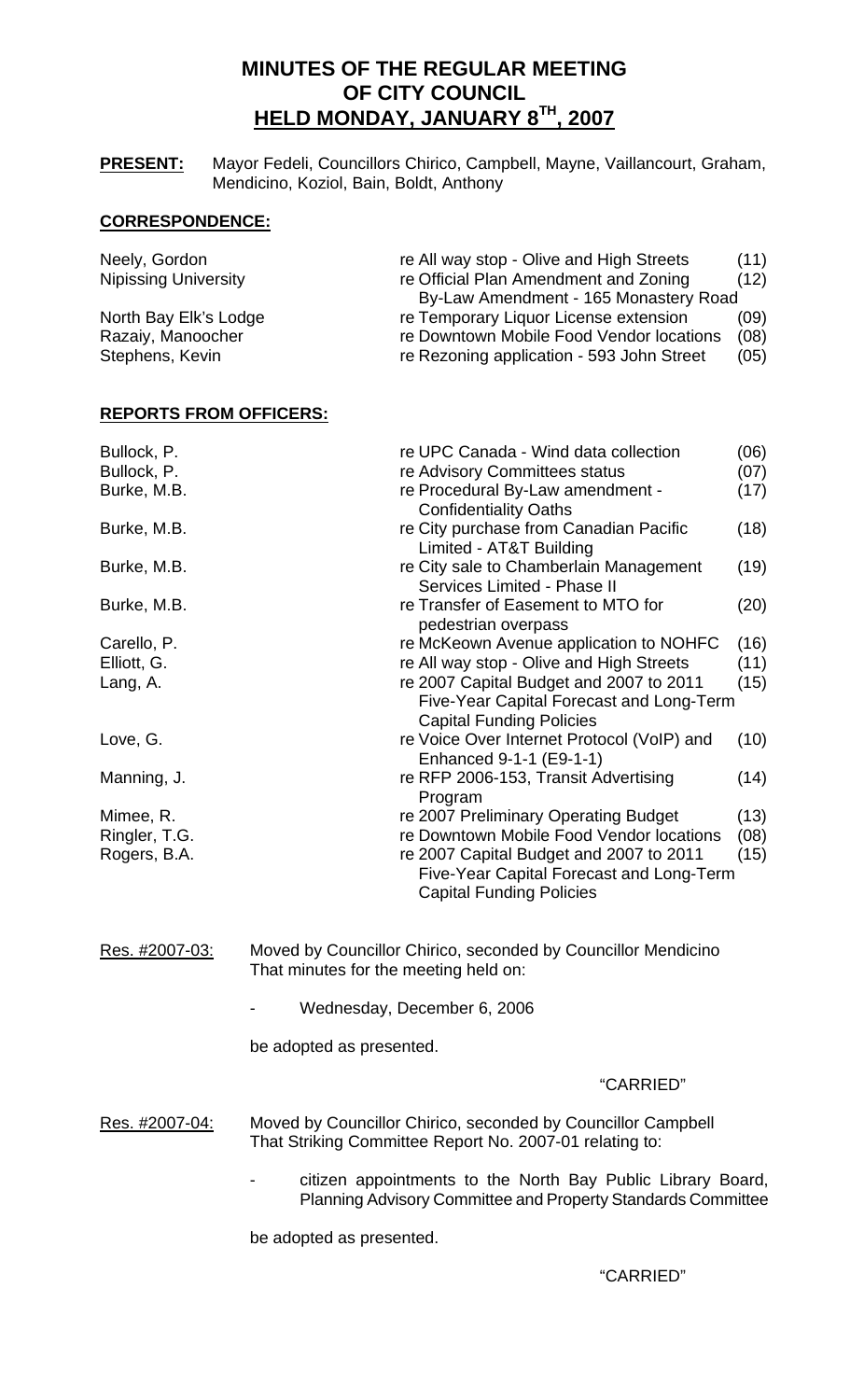## **STRIKING COMMITTEE REPORT NO. 2007-01**

January 8, 2007

TO THE COUNCIL OF THE CORPORATION OF THE CITY OF NORTH BAY

Your Worship and Councillors:

The Striking Committee presents Report No. 2007-01 and recommends as follows:

1. That the following citizens be appointed to the North Bay Public Library Board for a four year term to expire November 30, 2010:

 Tony Cerasia; Sheila Ann Fudge; Peter Handley; June (Allyson) Meney; Jan Perfect; Tammy Tipler-Priolo; Tanya Vrebosch; and Steven Winkworth.

2. That the following citizens be appointed to the Planning Advisory Committee for a four year term to expire November 30, 2010:

 Elizabeth Appleton; Mark Randall King; Robert Lewis; and Ed Valenti.

3. That the following citizens be appointed to the Property Standards Committee for a four year term to expire November 30, 2010:

 Dale Barker; Tony Cerasia; and Dennis Gordon MacDonald.

All of which is respectfully submitted.

Res. #2007-05: Moved by Councillor Anthony, seconded by Councillor Boldt That the rezoning application by Kevin Stephens on behalf of Karen McCluskey & Brent Wood - 593 John Street be received.

### "CARRIED"

- Res. #2007-06: Moved by Councillor Koziol, seconded by Councillor Mendicino That 1) the Wind Energy Resources Advisory Committee be disbanded;
	- 2) staff continue to monitor the interest of Wind Development companies in the North Bay area and bring forward to Council any new proposals that may be viable; and
	- 3) the City opt to not pursue and option at this time and let the market place seek out and develop sites with merit.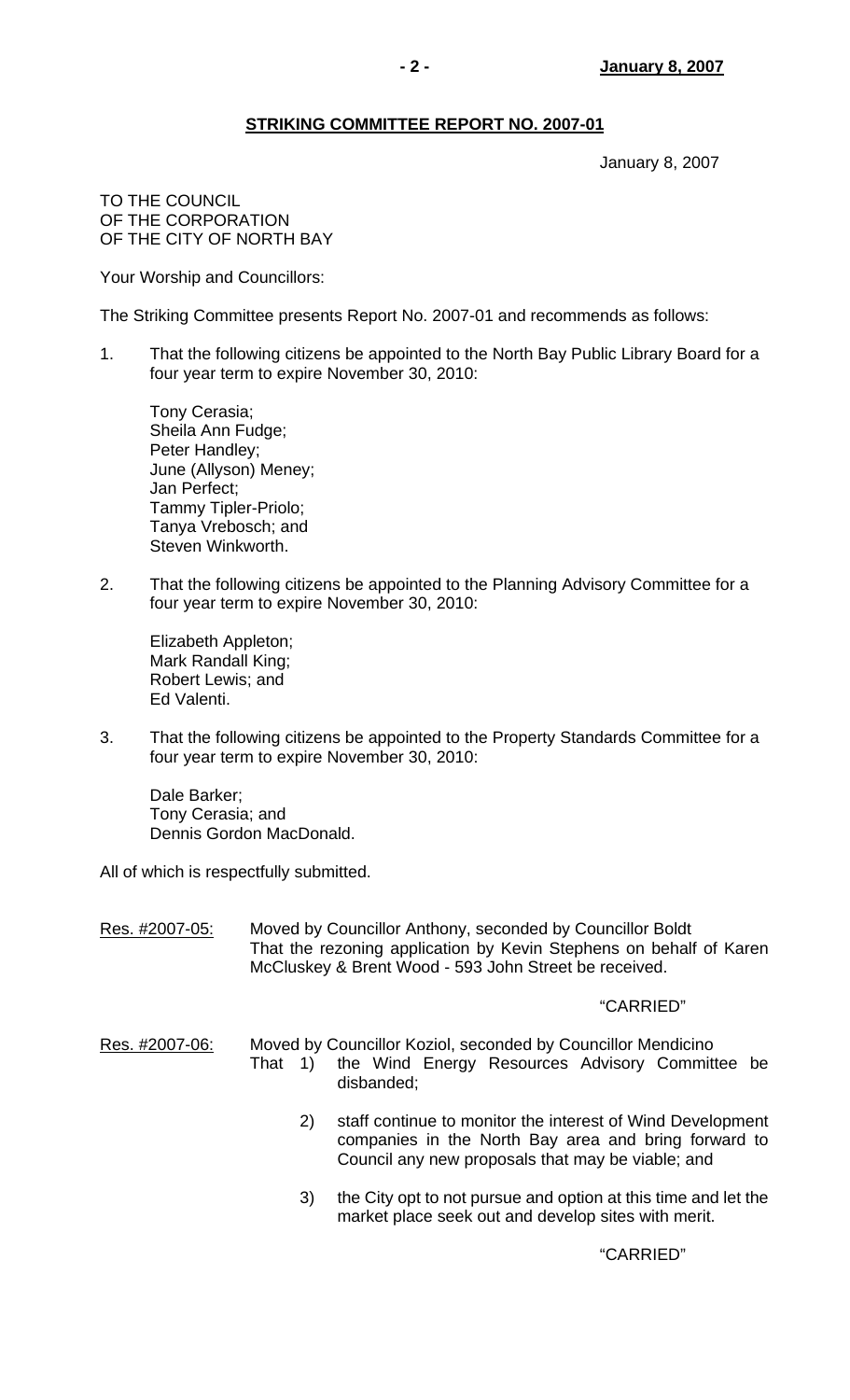| Res. #2007-07:        | That<br>1)                                              | Moved by Councillor Koziol, seconded by Councillor Mendicino<br>the Anti-Litter Advisory Committee be disbanded;                                                                                                                                                                                                                                                                              |
|-----------------------|---------------------------------------------------------|-----------------------------------------------------------------------------------------------------------------------------------------------------------------------------------------------------------------------------------------------------------------------------------------------------------------------------------------------------------------------------------------------|
|                       | 2)                                                      | the Marathon Beach Environmental Assessment Committee<br>be disbanded; and                                                                                                                                                                                                                                                                                                                    |
|                       | 3)                                                      | the Pesticide Advisory Committee be disbanded.                                                                                                                                                                                                                                                                                                                                                |
|                       |                                                         | "CARRIED"                                                                                                                                                                                                                                                                                                                                                                                     |
| Res. #2007-08:        | That<br>1)                                              | Moved by Councillor Chirico, seconded by Councillor Campbell<br>no change be made to the number or locations from which<br>Mobile Food Vendors are permitted to operate in the<br>designated areas downtown; and                                                                                                                                                                              |
|                       | 2)                                                      | a copy of Report No. CORP 2006-188 be forwarded to Mr.<br>Razaiy.                                                                                                                                                                                                                                                                                                                             |
|                       |                                                         | "CARRIED"                                                                                                                                                                                                                                                                                                                                                                                     |
| Res. #2007-09:        | municipal by-laws.                                      | Moved by Councillor Chirico, seconded by Councillor Campbell<br>That the City of North Bay offers no objection to the temporary extension<br>of the Liquor License for the FUN Outdoor Jug Curling Event at the North<br>Bay Elk's Lodge on Saturday, February 10, 2007 from 11:00 a.m. to 7:00<br>p.m., provided that the operation continues to comply with all other                       |
|                       |                                                         | "CARRIED"                                                                                                                                                                                                                                                                                                                                                                                     |
| Res. #2007-10:        | $\left( \begin{matrix} 1 \end{matrix} \right)$<br>That  | Moved by Councillor Anthony, seconded by Councillor Boldt<br>the City, through the City of North Bay website and the City's<br>Saturday newspaper ad, notify residents that VoIP phone<br>service may not provide them with the traditional access to<br>E9-1-1 service offered in the area;                                                                                                  |
|                       | 2)                                                      | Council pass a resolution providing information to residents<br>of North Bay on VoIP and 9-1-1 issues, as well as a<br>resolution to have the Canadian Radio and Television<br>Commission (CRTC) enforce 9-1-1 requirements on Voice<br>Over Internet Protocol (VoIP) providers, with a copy of this<br>being forwarded to the Association of<br>resolution<br>Municipalities of Ontario; and |
|                       | 3)                                                      | Council pass a by-law that requires the inclusion of land<br>(hard wired) phone lines in Subdivision Agreements.                                                                                                                                                                                                                                                                              |
|                       |                                                         | "CARRIED"                                                                                                                                                                                                                                                                                                                                                                                     |
| <u>Res. #2007-11:</u> | That<br>$\left( \begin{array}{c} 1 \end{array} \right)$ | Moved by Councillor Koziol, seconded by Councillor Mendicino<br>Traffic & Parking By-Law No. 2002-01 be amended to<br>include all way stop controls at Olive Street and High Street<br>by revising the following schedule:                                                                                                                                                                    |
|                       |                                                         | Schedule 6 to Traffic & Parking By-Law No. 2002-01<br>Stop Signs - Section 11<br>Olive and High Streets<br>On all three approaches; and                                                                                                                                                                                                                                                       |
|                       | 2)                                                      | a copy of Report EES 2006-46 dated January 2, 2007 be<br>forwarded to Gordon Neely for information.                                                                                                                                                                                                                                                                                           |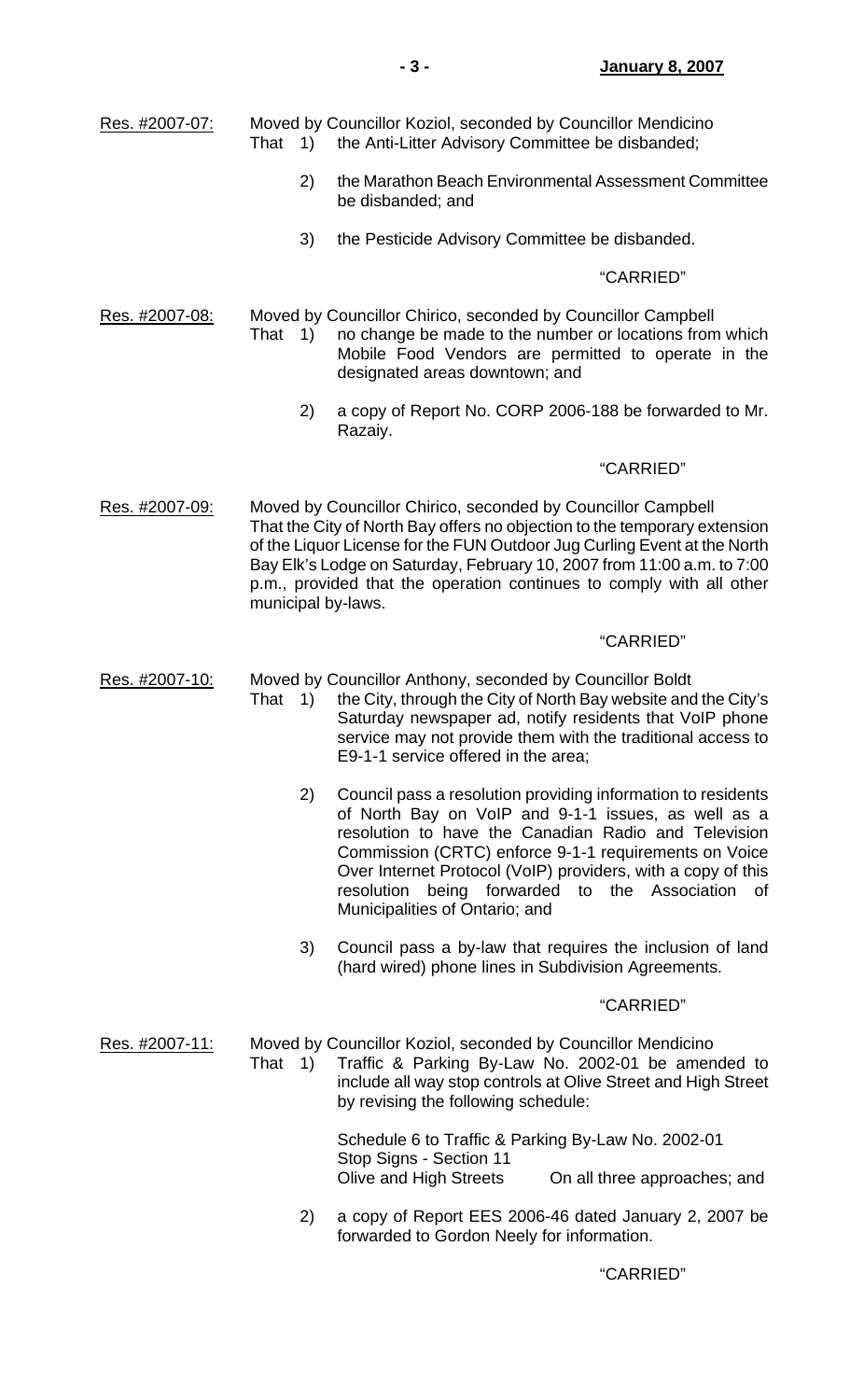| Res. #2007-12: | Moved by Councillor Anthony, seconded by Councillor Boldt<br>That the application for Official Plan Amendment and Zoning By-Law<br>Amendment by Miller & Urso Surveying Inc. on behalf of Nipissing<br>University - 165 Monastery Road be received.                                                                                                                                                                                                    |
|----------------|--------------------------------------------------------------------------------------------------------------------------------------------------------------------------------------------------------------------------------------------------------------------------------------------------------------------------------------------------------------------------------------------------------------------------------------------------------|
|                | "CARRIED"                                                                                                                                                                                                                                                                                                                                                                                                                                              |
| Res. #2007-13: | Moved by Councillor Chirico, seconded by Councillor Campbell<br>That the 2007 Preliminary Operating Budget be received and referred to<br>the General Government Committee.                                                                                                                                                                                                                                                                            |
|                | "CARRIED"                                                                                                                                                                                                                                                                                                                                                                                                                                              |
| Res. #2007-14: | Moved by Councillor Anthony, seconded by Councillor Boldt<br>That North Bay City Council approve the award of a contract to CK<br>Corporate Marketing Services to provide a Transit Advertising Program<br>from the time of contract to December 31, 2011, with the provision of two<br>(2) option years of one (1) year each if mutually agreeable to both<br>parties. The contract shall be conditional upon an agreement of terms<br>with the City. |
|                | "CARRIED"                                                                                                                                                                                                                                                                                                                                                                                                                                              |
| Res. #2007-15: | Moved by Councillor Chirico, seconded by Councillor Campbell<br>That the 2007 Capital Budget and 2007 to 2011 Five-Year Capital<br>Forecast and the Long-Term Capital Funding Policies be received and<br>referred to the General Government Committee.                                                                                                                                                                                                |
|                | "CARRIED"                                                                                                                                                                                                                                                                                                                                                                                                                                              |
| Res. #2007-16: | Moved by Councillor Koziol, seconded by Councillor Mendicino<br>Council authorize City staff to make an application to the<br>That 1)<br>Northern Ontario Heritage Fund for infrastructure upgrades<br>including<br>the<br><b>McKeown</b><br>Avenue<br>Highway<br>11<br>to<br>North/McKeown Avenue intersection; and                                                                                                                                   |
|                | 2)<br>in the event the funding applications are approved, Council<br>will proceed with the City's required contribution of<br>\$725,000.00.                                                                                                                                                                                                                                                                                                            |
|                | "CARRIED"                                                                                                                                                                                                                                                                                                                                                                                                                                              |
| Res. #2007-17: | Moved by Councillor Chirico, seconded by Councillor Campbell<br>That Council authorize an Amendment to the Procedural By-Law,<br>pursuant to Bill 130 Municipal Act Amendments, effective January 1,<br>2007, to establish a Code of Conduct which requires confidentiality oaths<br>and affirmations by all Members of Council with regard to in-camera<br>meetings.                                                                                  |
|                | "CARRIED"                                                                                                                                                                                                                                                                                                                                                                                                                                              |
| Res. #2007-18: | Moved by Councillor Chirico, seconded by Councillor Campbell<br>That Council approve the purchase of 0.256 acres of land from Canadian<br>Pacific Limited being the former AT&T Building for the sum of<br>\$25,600.00 to be funded by the Rail Lands Reserve Fund.                                                                                                                                                                                    |
|                | "CARRIED"                                                                                                                                                                                                                                                                                                                                                                                                                                              |
| Res. #2007-19: | Moved by Councillor Chirico, seconded by Councillor Campbell<br><b>That Council</b><br>declare surplus 1.08 acres of land to the east of the<br>1)<br>Chamber of Commerce building;                                                                                                                                                                                                                                                                    |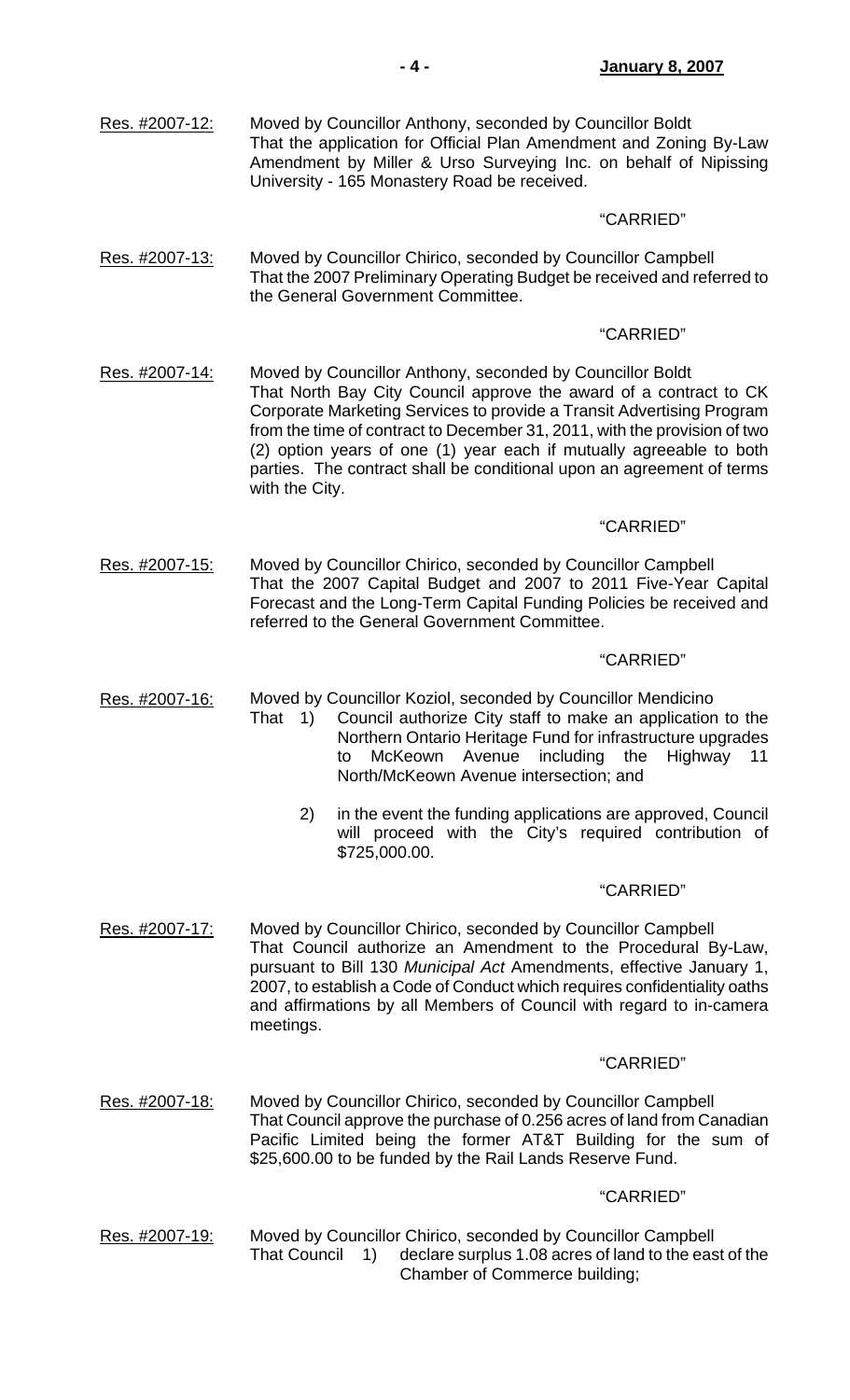- 2) authorize the sale of 1.08 acres of land to Chamberlain Management Services Limited according to an Agreement of Purchase and Sale for the sum of \$200,000.00; plus
- 3) require the Purchaser to undertake, at its own expense, the relocation and reconstruction of the parking lot and underground services for the Tourist Information Centre to the satisfaction of the City, at an estimated cost of \$163,000.00, excluding GST and contingencies, for a total value of at least \$363,000.00.

### "CARRIED"

Res. #2007-20: Moved by Councillor Chirico, seconded by Councillor Campbell That Council declare surplus and approve the sale to the Ministry of Transportation, Parts 4, 5 and 6, Plan 36R-12023 for the purpose of the Pedestrian Overpass on the south side of the Highway 11/17 By-Pass, for the sum of \$40,000.00, subject to the relocation by the Purchaser of or the provision of easement for existing underground services.

### "CARRIED"

Res. #2007-21: Moved by Councillor Chirico, seconded by Councillor Campbell That the following by-law be read a first and second time:

> By-Law No. 2007-01 to authorize the construction and installation of the Transit Terminal canopies.

### "CARRIED"

Res. #2007-22: Moved by Councillor Chirico, seconded by Councillor Campbell That the following by-law be read a third time and passed:

> By-Law No. 2007-01 to authorize the construction and installation of the Transit Terminal canopies.

### "CARRIED"

Res. #2007-23: Moved by Councillor Chirico, seconded by Councillor Campbell That the following by-law be read a third time and passed:

> By-Law No. 2006-232 to stop up, close and convey a portion of a laneway between Ramsay Street and Chapleau Street.

### "CARRIED"

Res. #2007-24: Moved by Councillor Anthony, seconded by Councillor Boldt That the following by-law be read a first and second time:

> By-Law No. 2007-02 to amend By-Law No. 112-83 (being a by-law to appoint a Planning Advisory Committee).

### "CARRIED"

Res. #2007-25: Moved by Councillor Anthony, seconded by Councillor Boldt That the following by-law be read a third time and passed: